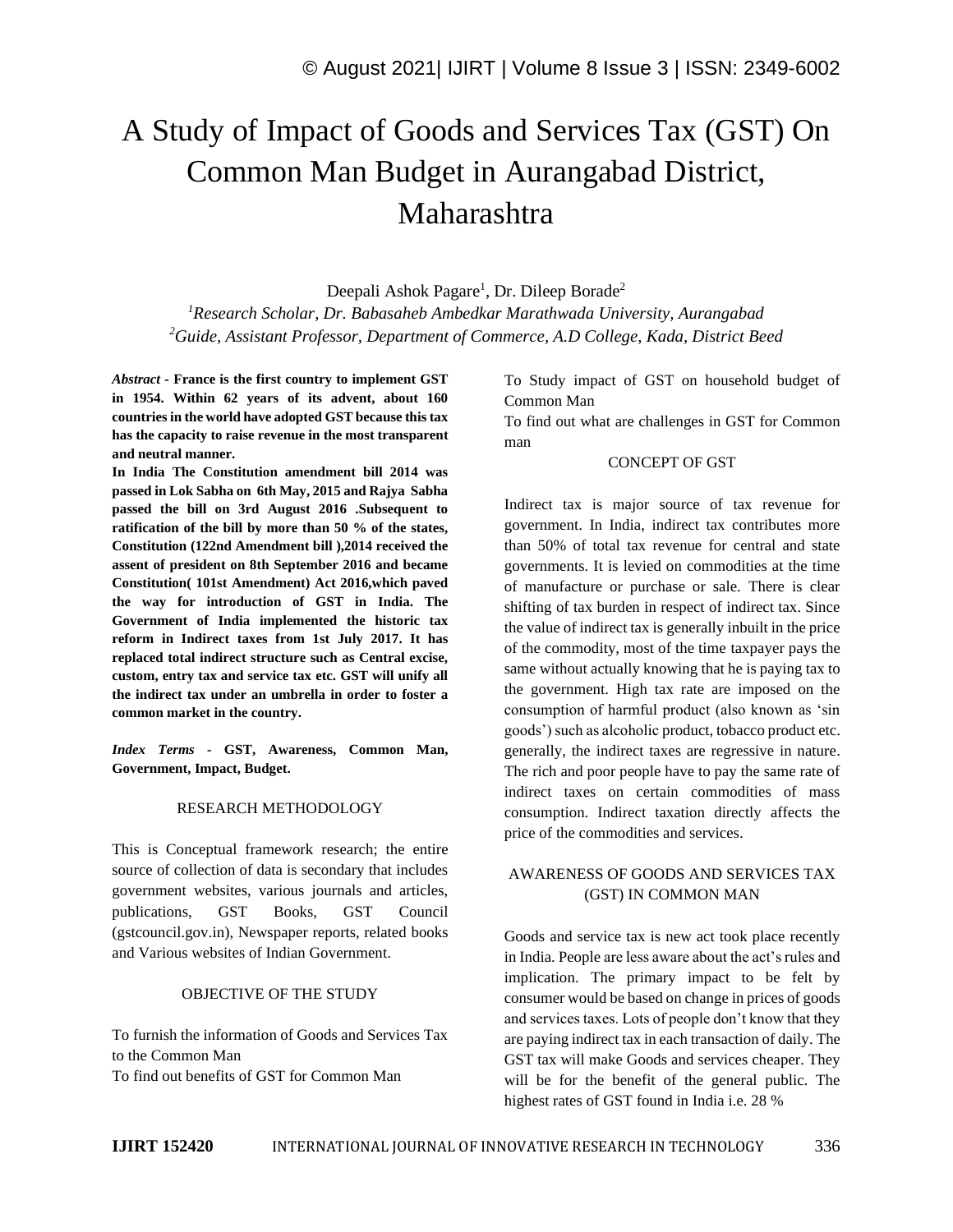# © August 2021| IJIRT | Volume 8 Issue 3 | ISSN: 2349-6002

Therefore, this study will carry out with an objective to identify the level of impact of GST on people. GST would bring down the prices of goods and services and thus increase consumer consumption. Electronic goods like AC, microwave ovens, refrigerators, washing machines etc are now cheaper. Because earlier there was 12.5% excise and 14.5% VAT is levied on them but after GST only single tax will be levied which will bring the less prices of these electronic goods. Lots of people don't know that MRP include GST.

Decreasing in prices because of GST helping poor and middle class. A large number of daily usage item are either or in 5 % slab. Almost 95 % of items fall in or below 18 % slab, the government said.

#### GOODS UNDER GOODS AND SERVICES TAX

Goods means every kind of movable property other than money and securities but includes actionable claims, growing crops, grass and things attached to or forming part of land which are agreed to be severed before supply or under a contract of supply (Sec 2(45) of CGST Act).

Goods mean something that is moveable. So for it to be goods or to make it taxable under GST law as goods it must fulfill the criteria of immovability.

Actionable Claims is define under Section 2 (1) of the Model GST law as actionable claim shall have the meaning assigned to it in section 3 of the transfer of Property Act, 1882.

# SERVICES UNDER GOODS AND SERVICES TAX

Section 2(92) of the model GST law define the term as " services " means anything other than goods.

Services include transactions in money but do not money and securities. Services does not include transaction in money other than an activity relating to the use of money or its conversion by cash or by any other mode, from one from, currency or denomination for which a separate consideration is charged.

This indirect tax system under GST improve the collection of taxes as well as boost the development of Indian economy by removing the indirect tax barriers between states and integrating the country through a uniform tax rate.

The following is the list of indirect taxes in the pre-GST regime:

- Central Excise Duty
- Duties of Excise
- Additional Duties of Excise
- Additional Duties of Customs
- Special Additional Duty of Customs
- Cess
- State VAT
- Central Sales Tax
- Purchase Tax
- Luxury Tax
- Entertainment Tax
- Entry Tax
- Taxes on advertisements
- Taxes on lotteries, betting, and gambling

Goods and **Services** Тах

CGST, SGST, and IGST have replaced all the above taxes.

- Source of GST Awareness
- Mass Media
- Online Source
- Books
- Research Papers
- News Papers
- **GST** Articles
- Journals
- **Articles**
- Webinar
- Seminar
- **Conference**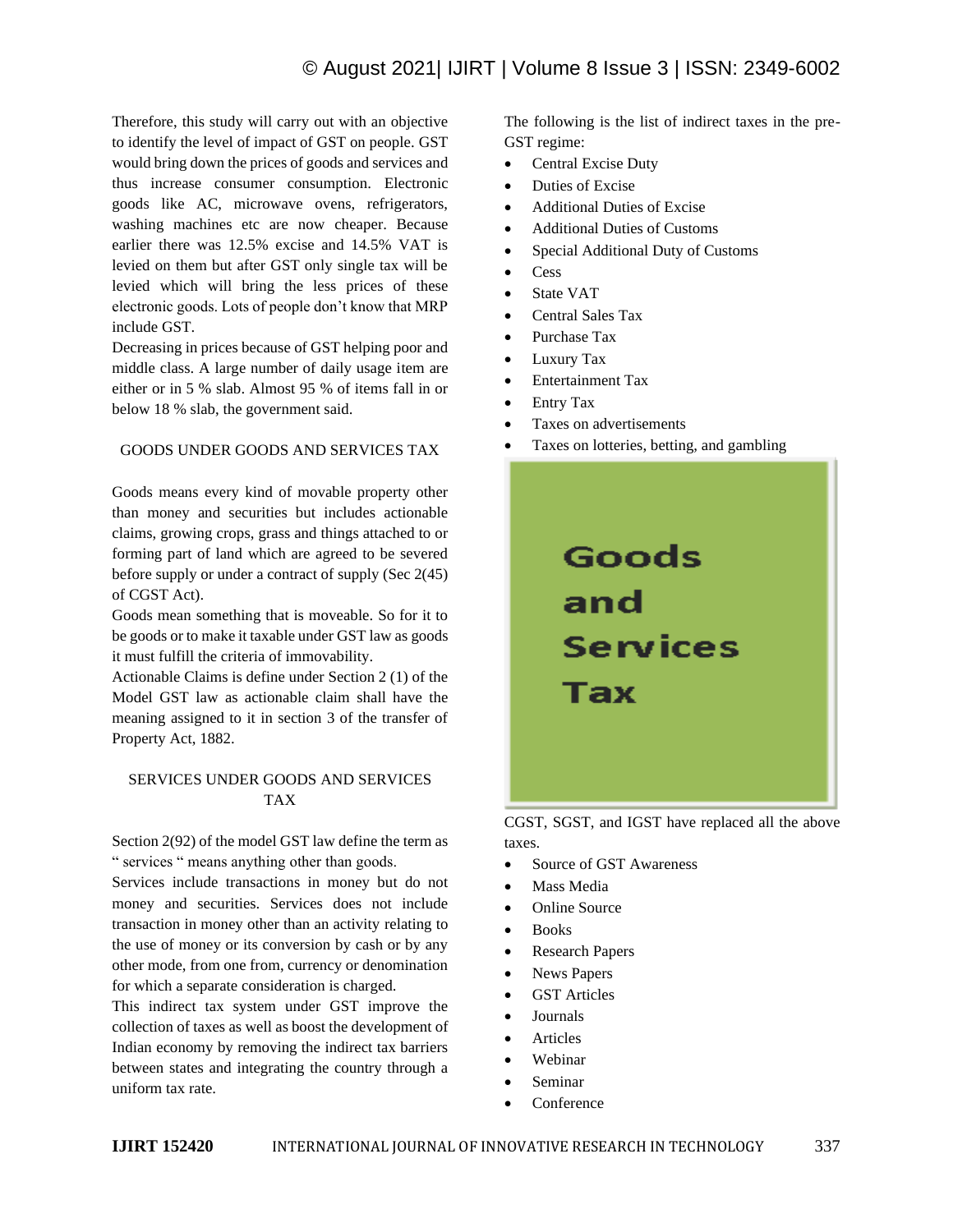- Workshop
- Monograph

#### BENEFITS OF GST

Reduction in Overall Tax Payout Reduction in Prices of Goods and Services due to elimination of cascading effect. Clarity and Transparency in taxation system. Increase in Employment Opportunities. Online Simpler Procedure under GST Define Treatment for E-Commerce

#### TAX RATE BEFORE AND AFTER GST

| Expenses                | Tax Rate Before<br><b>GST</b> | Tax Rate     |
|-------------------------|-------------------------------|--------------|
|                         |                               | After GST    |
| <b>Restaurant Bills</b> | Vat @ 12.5 % and              | 18 %         |
|                         | Service Tax 6%                |              |
| Air Travels             | 5.6 % to 8.4 %                | 9 % to 12 %  |
| Cab Services            | 6%                            | 5%           |
| <b>Real Estate</b>      | Vat $1$ to $4$<br>$%$ .       | 12 %         |
|                         | Service Tax 4.5 %,            |              |
|                         | Registration                  |              |
|                         | Charges $0.5$ to $1\%$ ,      |              |
|                         | Stamp Duty                    |              |
|                         | Charges 5 to 7 %              |              |
| <b>FMCG</b>             | 22 -24 %                      | 18-20 %      |
| <b>Consumer Goods</b>   | 26.5 %                        | 18%          |
| <b>Banking</b>          | 15%                           | 18%          |
| /Financial              |                               |              |
| Automobile              | Tax 12.5 % VAT &              | Tax 28 %     |
|                         | other levies 12.5-            | Cess $1-3\%$ |
|                         | 14.5 %                        |              |
| Service Insurance       | 14 % Service Tax,             | 18 %         |
|                         | Swachh Bharat                 |              |
|                         | Cess 0.5 %, Krishi            |              |
|                         | Kalyan Cess 5%                |              |
| Media                   | Vat 14.5 % Service            | 18%          |
|                         | Tax 6 %                       |              |
| Jewelry                 | Service Tax 1 %,              | 3 %          |
|                         | Vat 1 %                       |              |

(Source: bloombergquint.com/gst/tax-rates-beforeand-after-gst)

List of Common use Items, as given by (CBIC) Central Board of Indirect Taxes &Customs

| Description of Goods    | $Pre - GST$ | <b>GST</b> |
|-------------------------|-------------|------------|
|                         | tax         | Rate       |
|                         | Incidence   |            |
| Wheat                   | 2.5%        | $0\%$      |
| Rice                    | 2,47%       | 0%         |
| <b>Unbranded Flour</b>  | 3.5%        | 0%         |
| Curd/Lassi/Butter Milk  | 4%          | $0\%$      |
| Unbranded Natural Honey | 6%          | 0%         |

| Tea (other than unprocessed green<br>5%<br>6%<br>leaves of tea)<br>Milk powder<br>6%<br>5%<br>6%<br>5%<br>Sugar<br>5%<br>Sweetmeats<br>7%<br>5%<br>6%<br>Vegetable edible oils<br>6%<br>5%<br><b>Spices</b><br>Ketchup and Sauces<br>12 %<br>12 %<br>Toppings, Spreads and<br>12 %<br>12 %<br>sauces<br>(other than mayonnaise, salad<br>dressing, mixed condiments and<br>mixes seasonings)<br>Mineral water<br>27 %<br>18 %<br><b>Sugar Confectionary</b><br>21 %<br>18 %<br>Children's<br>7%<br>0%<br>picture/drawing/coloring book<br>Footwear of RSP (retail sale price<br>10 %<br>5%<br>)up to Rs 500 per pair<br>8%<br>Kerosene pressure lantern<br>5%<br>9%<br>5%<br>Coal<br>Tooth powder<br>12 %<br>12 %<br>15 %<br>12 %<br>LED<br>X-ray films for medical use<br>23 %<br>12 %<br>Diagnostics kits and reagents<br>12 %<br>16 %<br>Fixed speed diesel engines<br>16 %<br>12 %<br>of<br>power not exceeding 15 HP<br>Fly ash bricks and fly ash blocks<br>16 %<br>12 %<br>16 %<br>12 %<br>Sewing machine<br>Hair Oil<br>27 %<br>18 %<br>27 %<br>Toothpaste<br>18 %<br>18 %<br>Soap<br>27 %<br>Footwear RSP more than Rs 500<br>18 %<br>21%<br>per pair<br>LPG stove<br>21%<br>18 %<br>19%<br>Aluminum Foil<br>18 %<br>School bag<br>22 %<br>18 %<br>Printer (other than multifunction<br>19 %<br>18 %<br>printers)<br>27%<br><b>Staplers</b><br>18 %<br>Tractor rear tiers and tractor rear<br>20 %<br>18 %<br>tier tubes<br>Helmet<br>20 %<br>18 %<br><b>CCTV</b><br>19%<br>18%<br>27%<br><b>Baby carriages</b><br>18%<br>Plastic tarpaulin<br>19%<br>18%<br><b>Bamboo Furniture</b><br>23%<br>18%<br>27%<br>Headgear and parts thereof<br>18%<br>Cement<br>29 %<br>28 % | Ulta high Temperature(UTH)milk | 6%        | 5% |
|-----------------------------------------------------------------------------------------------------------------------------------------------------------------------------------------------------------------------------------------------------------------------------------------------------------------------------------------------------------------------------------------------------------------------------------------------------------------------------------------------------------------------------------------------------------------------------------------------------------------------------------------------------------------------------------------------------------------------------------------------------------------------------------------------------------------------------------------------------------------------------------------------------------------------------------------------------------------------------------------------------------------------------------------------------------------------------------------------------------------------------------------------------------------------------------------------------------------------------------------------------------------------------------------------------------------------------------------------------------------------------------------------------------------------------------------------------------------------------------------------------------------------------------------------------------------------------------------------------------------------------------------------------------------------------------|--------------------------------|-----------|----|
|                                                                                                                                                                                                                                                                                                                                                                                                                                                                                                                                                                                                                                                                                                                                                                                                                                                                                                                                                                                                                                                                                                                                                                                                                                                                                                                                                                                                                                                                                                                                                                                                                                                                                   |                                |           |    |
|                                                                                                                                                                                                                                                                                                                                                                                                                                                                                                                                                                                                                                                                                                                                                                                                                                                                                                                                                                                                                                                                                                                                                                                                                                                                                                                                                                                                                                                                                                                                                                                                                                                                                   |                                |           |    |
|                                                                                                                                                                                                                                                                                                                                                                                                                                                                                                                                                                                                                                                                                                                                                                                                                                                                                                                                                                                                                                                                                                                                                                                                                                                                                                                                                                                                                                                                                                                                                                                                                                                                                   |                                |           |    |
|                                                                                                                                                                                                                                                                                                                                                                                                                                                                                                                                                                                                                                                                                                                                                                                                                                                                                                                                                                                                                                                                                                                                                                                                                                                                                                                                                                                                                                                                                                                                                                                                                                                                                   |                                |           |    |
|                                                                                                                                                                                                                                                                                                                                                                                                                                                                                                                                                                                                                                                                                                                                                                                                                                                                                                                                                                                                                                                                                                                                                                                                                                                                                                                                                                                                                                                                                                                                                                                                                                                                                   |                                |           |    |
|                                                                                                                                                                                                                                                                                                                                                                                                                                                                                                                                                                                                                                                                                                                                                                                                                                                                                                                                                                                                                                                                                                                                                                                                                                                                                                                                                                                                                                                                                                                                                                                                                                                                                   |                                |           |    |
|                                                                                                                                                                                                                                                                                                                                                                                                                                                                                                                                                                                                                                                                                                                                                                                                                                                                                                                                                                                                                                                                                                                                                                                                                                                                                                                                                                                                                                                                                                                                                                                                                                                                                   |                                |           |    |
|                                                                                                                                                                                                                                                                                                                                                                                                                                                                                                                                                                                                                                                                                                                                                                                                                                                                                                                                                                                                                                                                                                                                                                                                                                                                                                                                                                                                                                                                                                                                                                                                                                                                                   |                                |           |    |
|                                                                                                                                                                                                                                                                                                                                                                                                                                                                                                                                                                                                                                                                                                                                                                                                                                                                                                                                                                                                                                                                                                                                                                                                                                                                                                                                                                                                                                                                                                                                                                                                                                                                                   |                                |           |    |
|                                                                                                                                                                                                                                                                                                                                                                                                                                                                                                                                                                                                                                                                                                                                                                                                                                                                                                                                                                                                                                                                                                                                                                                                                                                                                                                                                                                                                                                                                                                                                                                                                                                                                   |                                |           |    |
|                                                                                                                                                                                                                                                                                                                                                                                                                                                                                                                                                                                                                                                                                                                                                                                                                                                                                                                                                                                                                                                                                                                                                                                                                                                                                                                                                                                                                                                                                                                                                                                                                                                                                   |                                |           |    |
|                                                                                                                                                                                                                                                                                                                                                                                                                                                                                                                                                                                                                                                                                                                                                                                                                                                                                                                                                                                                                                                                                                                                                                                                                                                                                                                                                                                                                                                                                                                                                                                                                                                                                   |                                |           |    |
|                                                                                                                                                                                                                                                                                                                                                                                                                                                                                                                                                                                                                                                                                                                                                                                                                                                                                                                                                                                                                                                                                                                                                                                                                                                                                                                                                                                                                                                                                                                                                                                                                                                                                   |                                |           |    |
|                                                                                                                                                                                                                                                                                                                                                                                                                                                                                                                                                                                                                                                                                                                                                                                                                                                                                                                                                                                                                                                                                                                                                                                                                                                                                                                                                                                                                                                                                                                                                                                                                                                                                   |                                |           |    |
|                                                                                                                                                                                                                                                                                                                                                                                                                                                                                                                                                                                                                                                                                                                                                                                                                                                                                                                                                                                                                                                                                                                                                                                                                                                                                                                                                                                                                                                                                                                                                                                                                                                                                   |                                |           |    |
|                                                                                                                                                                                                                                                                                                                                                                                                                                                                                                                                                                                                                                                                                                                                                                                                                                                                                                                                                                                                                                                                                                                                                                                                                                                                                                                                                                                                                                                                                                                                                                                                                                                                                   |                                |           |    |
|                                                                                                                                                                                                                                                                                                                                                                                                                                                                                                                                                                                                                                                                                                                                                                                                                                                                                                                                                                                                                                                                                                                                                                                                                                                                                                                                                                                                                                                                                                                                                                                                                                                                                   |                                |           |    |
|                                                                                                                                                                                                                                                                                                                                                                                                                                                                                                                                                                                                                                                                                                                                                                                                                                                                                                                                                                                                                                                                                                                                                                                                                                                                                                                                                                                                                                                                                                                                                                                                                                                                                   |                                |           |    |
|                                                                                                                                                                                                                                                                                                                                                                                                                                                                                                                                                                                                                                                                                                                                                                                                                                                                                                                                                                                                                                                                                                                                                                                                                                                                                                                                                                                                                                                                                                                                                                                                                                                                                   |                                |           |    |
|                                                                                                                                                                                                                                                                                                                                                                                                                                                                                                                                                                                                                                                                                                                                                                                                                                                                                                                                                                                                                                                                                                                                                                                                                                                                                                                                                                                                                                                                                                                                                                                                                                                                                   |                                |           |    |
|                                                                                                                                                                                                                                                                                                                                                                                                                                                                                                                                                                                                                                                                                                                                                                                                                                                                                                                                                                                                                                                                                                                                                                                                                                                                                                                                                                                                                                                                                                                                                                                                                                                                                   |                                |           |    |
|                                                                                                                                                                                                                                                                                                                                                                                                                                                                                                                                                                                                                                                                                                                                                                                                                                                                                                                                                                                                                                                                                                                                                                                                                                                                                                                                                                                                                                                                                                                                                                                                                                                                                   |                                |           |    |
|                                                                                                                                                                                                                                                                                                                                                                                                                                                                                                                                                                                                                                                                                                                                                                                                                                                                                                                                                                                                                                                                                                                                                                                                                                                                                                                                                                                                                                                                                                                                                                                                                                                                                   |                                |           |    |
|                                                                                                                                                                                                                                                                                                                                                                                                                                                                                                                                                                                                                                                                                                                                                                                                                                                                                                                                                                                                                                                                                                                                                                                                                                                                                                                                                                                                                                                                                                                                                                                                                                                                                   |                                |           |    |
|                                                                                                                                                                                                                                                                                                                                                                                                                                                                                                                                                                                                                                                                                                                                                                                                                                                                                                                                                                                                                                                                                                                                                                                                                                                                                                                                                                                                                                                                                                                                                                                                                                                                                   |                                |           |    |
|                                                                                                                                                                                                                                                                                                                                                                                                                                                                                                                                                                                                                                                                                                                                                                                                                                                                                                                                                                                                                                                                                                                                                                                                                                                                                                                                                                                                                                                                                                                                                                                                                                                                                   |                                |           |    |
|                                                                                                                                                                                                                                                                                                                                                                                                                                                                                                                                                                                                                                                                                                                                                                                                                                                                                                                                                                                                                                                                                                                                                                                                                                                                                                                                                                                                                                                                                                                                                                                                                                                                                   |                                |           |    |
|                                                                                                                                                                                                                                                                                                                                                                                                                                                                                                                                                                                                                                                                                                                                                                                                                                                                                                                                                                                                                                                                                                                                                                                                                                                                                                                                                                                                                                                                                                                                                                                                                                                                                   |                                |           |    |
|                                                                                                                                                                                                                                                                                                                                                                                                                                                                                                                                                                                                                                                                                                                                                                                                                                                                                                                                                                                                                                                                                                                                                                                                                                                                                                                                                                                                                                                                                                                                                                                                                                                                                   |                                |           |    |
|                                                                                                                                                                                                                                                                                                                                                                                                                                                                                                                                                                                                                                                                                                                                                                                                                                                                                                                                                                                                                                                                                                                                                                                                                                                                                                                                                                                                                                                                                                                                                                                                                                                                                   |                                |           |    |
|                                                                                                                                                                                                                                                                                                                                                                                                                                                                                                                                                                                                                                                                                                                                                                                                                                                                                                                                                                                                                                                                                                                                                                                                                                                                                                                                                                                                                                                                                                                                                                                                                                                                                   |                                |           |    |
|                                                                                                                                                                                                                                                                                                                                                                                                                                                                                                                                                                                                                                                                                                                                                                                                                                                                                                                                                                                                                                                                                                                                                                                                                                                                                                                                                                                                                                                                                                                                                                                                                                                                                   |                                |           |    |
|                                                                                                                                                                                                                                                                                                                                                                                                                                                                                                                                                                                                                                                                                                                                                                                                                                                                                                                                                                                                                                                                                                                                                                                                                                                                                                                                                                                                                                                                                                                                                                                                                                                                                   |                                |           |    |
|                                                                                                                                                                                                                                                                                                                                                                                                                                                                                                                                                                                                                                                                                                                                                                                                                                                                                                                                                                                                                                                                                                                                                                                                                                                                                                                                                                                                                                                                                                                                                                                                                                                                                   |                                |           |    |
|                                                                                                                                                                                                                                                                                                                                                                                                                                                                                                                                                                                                                                                                                                                                                                                                                                                                                                                                                                                                                                                                                                                                                                                                                                                                                                                                                                                                                                                                                                                                                                                                                                                                                   |                                |           |    |
|                                                                                                                                                                                                                                                                                                                                                                                                                                                                                                                                                                                                                                                                                                                                                                                                                                                                                                                                                                                                                                                                                                                                                                                                                                                                                                                                                                                                                                                                                                                                                                                                                                                                                   |                                |           |    |
|                                                                                                                                                                                                                                                                                                                                                                                                                                                                                                                                                                                                                                                                                                                                                                                                                                                                                                                                                                                                                                                                                                                                                                                                                                                                                                                                                                                                                                                                                                                                                                                                                                                                                   |                                |           |    |
|                                                                                                                                                                                                                                                                                                                                                                                                                                                                                                                                                                                                                                                                                                                                                                                                                                                                                                                                                                                                                                                                                                                                                                                                                                                                                                                                                                                                                                                                                                                                                                                                                                                                                   |                                |           |    |
|                                                                                                                                                                                                                                                                                                                                                                                                                                                                                                                                                                                                                                                                                                                                                                                                                                                                                                                                                                                                                                                                                                                                                                                                                                                                                                                                                                                                                                                                                                                                                                                                                                                                                   |                                |           |    |
|                                                                                                                                                                                                                                                                                                                                                                                                                                                                                                                                                                                                                                                                                                                                                                                                                                                                                                                                                                                                                                                                                                                                                                                                                                                                                                                                                                                                                                                                                                                                                                                                                                                                                   |                                |           |    |
|                                                                                                                                                                                                                                                                                                                                                                                                                                                                                                                                                                                                                                                                                                                                                                                                                                                                                                                                                                                                                                                                                                                                                                                                                                                                                                                                                                                                                                                                                                                                                                                                                                                                                   |                                |           |    |
|                                                                                                                                                                                                                                                                                                                                                                                                                                                                                                                                                                                                                                                                                                                                                                                                                                                                                                                                                                                                                                                                                                                                                                                                                                                                                                                                                                                                                                                                                                                                                                                                                                                                                   |                                |           |    |
|                                                                                                                                                                                                                                                                                                                                                                                                                                                                                                                                                                                                                                                                                                                                                                                                                                                                                                                                                                                                                                                                                                                                                                                                                                                                                                                                                                                                                                                                                                                                                                                                                                                                                   |                                |           |    |
|                                                                                                                                                                                                                                                                                                                                                                                                                                                                                                                                                                                                                                                                                                                                                                                                                                                                                                                                                                                                                                                                                                                                                                                                                                                                                                                                                                                                                                                                                                                                                                                                                                                                                   |                                |           |    |
|                                                                                                                                                                                                                                                                                                                                                                                                                                                                                                                                                                                                                                                                                                                                                                                                                                                                                                                                                                                                                                                                                                                                                                                                                                                                                                                                                                                                                                                                                                                                                                                                                                                                                   |                                |           |    |
|                                                                                                                                                                                                                                                                                                                                                                                                                                                                                                                                                                                                                                                                                                                                                                                                                                                                                                                                                                                                                                                                                                                                                                                                                                                                                                                                                                                                                                                                                                                                                                                                                                                                                   |                                |           |    |
|                                                                                                                                                                                                                                                                                                                                                                                                                                                                                                                                                                                                                                                                                                                                                                                                                                                                                                                                                                                                                                                                                                                                                                                                                                                                                                                                                                                                                                                                                                                                                                                                                                                                                   |                                | $\ddotsc$ |    |

(Source: https://www.ndtv.com/india-news/chapterafter-gst-common-use-items-that--attract-less-taxesnow-1720330)

#### FINDINGS

The highest rates are found in India, with rates up to 28 %